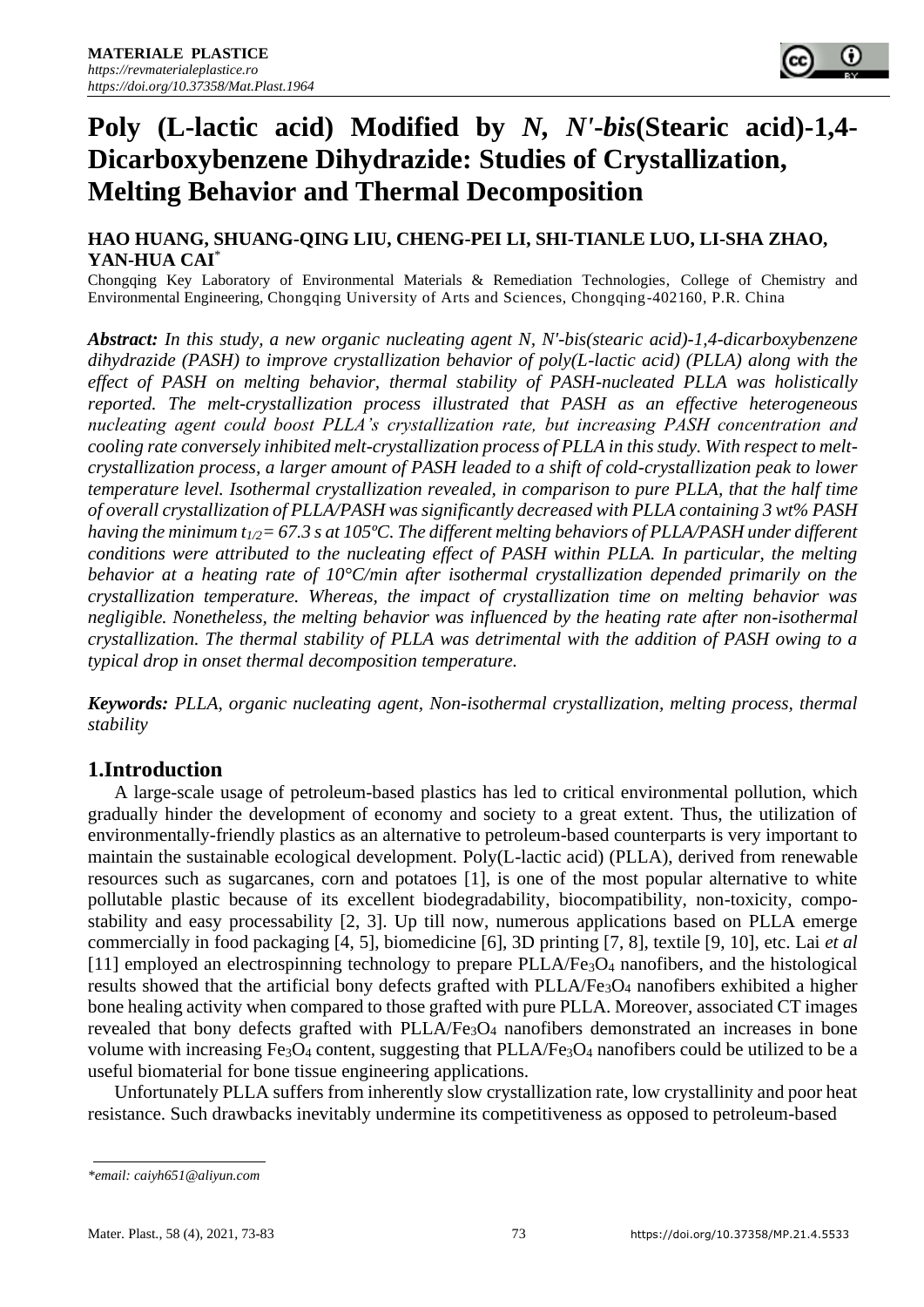thermoplastics like polypropylene (PP) and polyethylene (PE). The critical issue in relation to slowcrystallization rate of PLLA, resulting in poor heat resistance of end-use products, has attracted the great attention with such negative impact on PLLA manufacturing industries. Adding a nucleating agent in PLLA is an effective way to accelerate crystallization rate [12, 13]. As far as actual manufacturing is concerned, the usage of nucleating agent exhibits lower dosage, easer operation, crystallization enhancement effect, as well as excellent mechanical properties [14]. A variety of compounds such as inorganic salts [15, 16], organic small molecular compounds [1, 17], organic macromolecules [18-20] have been employed to accelerate PLLA's crystallization rate as nucleating agents. However, among these compounds, only a few can give rise to highly efficient PLLA crystallization accelerating ability, which are limited to talc [21], zinc phenylphosphonate [22], TMC series [23, 24], etc. For instance, it was reported that only 2 wt% talc caused half time of overall PLLA crystallization to be decreased by nearly 65 folds at 115°C [25].

It is vital to further improve PLLA's crystallization enhancing ability in order to meet stringent manufacturing requirements of end products. Since nucleation mechanism is still unclear for organic nucleating agents, more new organic nucleating agents are required to be further developed to identify common and critical groups used for PLLA crystallization. In this study, according to previous work [26] to evaluate positive effect of amide groups and benzene structures on PLLA crystallization, a new stearic hydrazide derivative, *N, N'*-bis(stearic acid)-1,4-dicarboxybenzene dihydrazide (PASH) was synthesized to investigate its influence on PLLA's crystallization and melting process, as well as thermal stability by means of differential scanning calorimetry (DSC) and thermogravimetric analysis (TGA). This study is conducive to broaden organic nucleating agent category, as well as confirms the important role of relevant molecular structures like amide group and benzene in enhancing PLLA crystallization.

# **2. Materials and methods**

## **Materials and reagents**

PLLA was produced by Nature Works LLC, USA, and it was purchased from Shenzhen Danshen Plastic Co., LTD. 1, 4-dicarboxybenzene, thionyl chloride, *N, N*-dimethylacetamide (DMF), stearic hydrazide and pyridine as reagents for synthesizing PSAH were supplied by Chongqing Chuandong Chemical Reagent Co., China without further modification.

# *PASH Synthesis*

The synthetic route of PASH is given in Figure 1. First, 1, 4-dicarboxybenzene was added into 90 mL thionyl chloride with 3 mL DMF as a catalyst, the mixture was heated up to 85ºC *via* raising temperature by 5ºC to prevent violent boiling. Further, the mixture was held at 85ºC for 36h by continuous stirring. The resulting solution was evaporated by rotating in vacuum to prepare 1, 4 benzenedicarbonyl chloride.

Stearic hydrazide was dissolved in the mixed solution of 70 mL DMF and 3 mL pyridine, and subsequently 1, 4-benzenedicarbonyl chloride was slowly added into the aforementioned mixed solution, and the mixture was stirred at room temperature for 1.5 h, which was followed by stirring at 70ºC for 3 h. Such prepared mixed solution was poured into deionized water for the precipitation, and then filtration. The precipitation was further washed using deionized water 3 times. Finally, white PASH was dried in vacuum at 45ºC for 24 h. IR (KBr) *υ*: 3450.5, 3219.6, 3027.7, 2955.4, 2918.6, 2849.0, 1660.2, 1636.3, 1598.4, 1574.3, 1511.4, 1470.4, 1428.2, 1410.9, 1386.8, 1322.6, 1288.6, 1255.0, 1219.3, 1203.5, 1156.4, 1106.2, 1020.3, 970.3, 922.9, 877.2, 859.4, 807.4, 719.7, 649.9 cm<sup>-1</sup>. And the characteristic absorption peaks are following: the absorption peak at 3450.5 cm<sup>-1</sup> belongS to the stretching vibrations absorption of N-H, the peaks at  $2918.6 \text{ cm}^{-1}$  and  $2849.0 \text{ cm}^{-1}$  contribute to the antisymmetric stretching vibration and symmetric stretching vibration of C-H, the absorption peak at  $1660.2 \text{ cm}^{-1}$  belongs to the stretching vibration absorption of C=O of synthesized amide, the stretching vibration absorption of C=O of stearic hydrazide is at 1636.3 cm<sup>-1</sup>, the vibration absorption peaks at 1598.4 cm<sup>-1</sup>, 1574.3 cm<sup>-1</sup> and 1511.4 cm<sup>-1</sup> confirm the existence of benzene, the bending vibration absorption of C-N-H is at 1470.4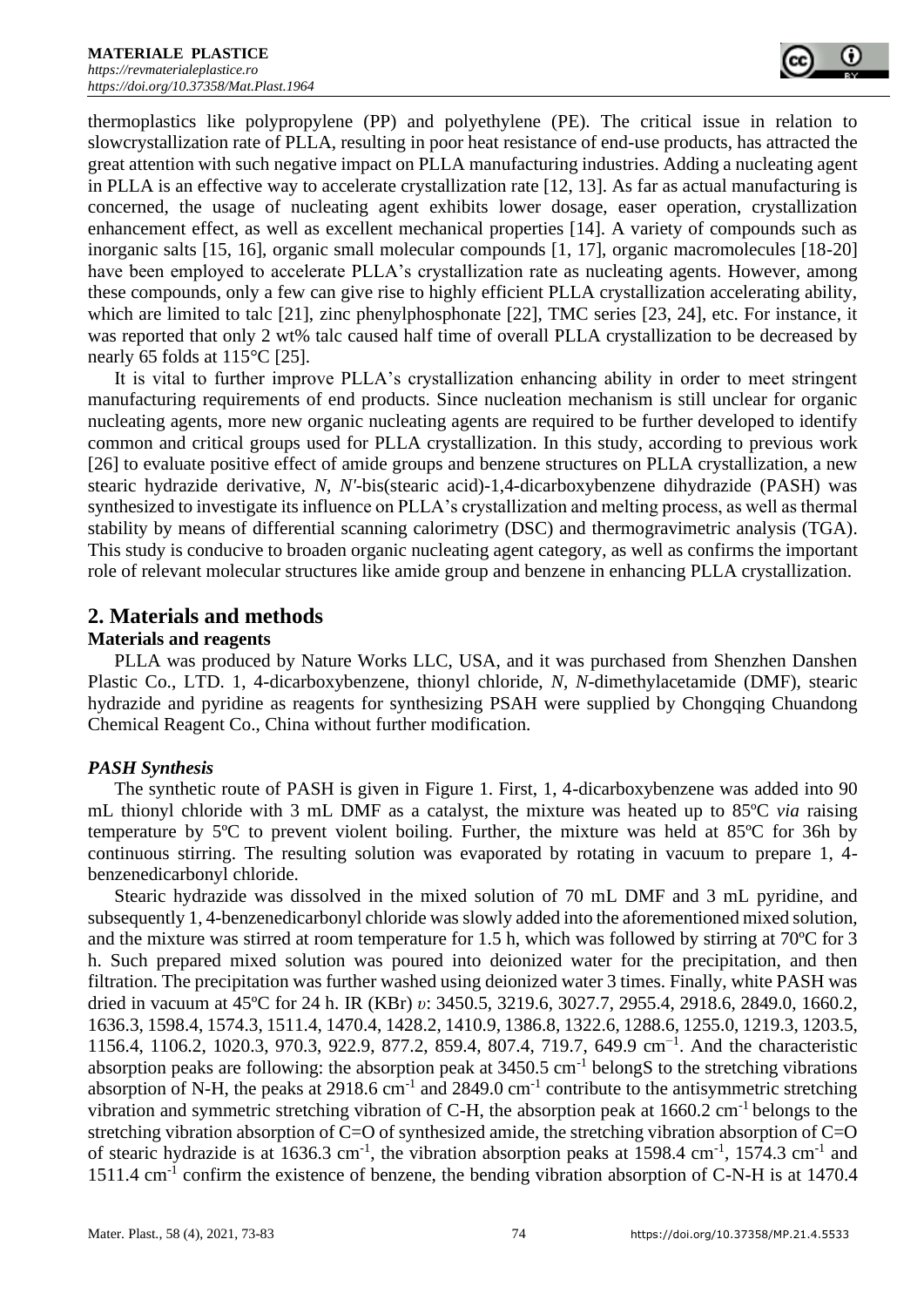

 $cm<sup>-1</sup>$ , the absorption peaks at 877.2 cm<sup>-1</sup> and 807.4 cm<sup>-1</sup> contribute to out-of-plane bending vibration absorption of C-H, and 719.7 cm<sup>-1</sup> contribute to the rocking vibration of CH<sub>2</sub>. <sup>1</sup>H NMR (DMSO, 400) MHz) *δ*: 10.39 (s, 1H, NH), 9.82 (s, 1H, NH), 7.84~8.04 (m, 2H, Ar), 2.80~2.87 (m, 2H, CH2), 2.16  $\sim$  2.19 (t, 4H, CH<sub>2</sub>), 2.09 $\sim$  2.12 (t, 2H, CH<sub>2</sub>), 1.67 $\sim$  1.70 (t, 2H, CH<sub>2</sub>), 1.49 $\sim$  1.55 (t, 4H, CH<sub>2</sub>), 1.24  $(s, 2H, CH<sub>2</sub>), 0.85 \sim 0.87$  (t, 3H, CH<sub>3</sub>).



**Figure 1.** Synthetic route of PASH

## **PLLA/PASH preparation**

PLLA/PASH was prepared using popular melt blending technology at different PASH concentration of 0.5, 1, 2 and 3 wt%. PLLA and PASH were dried under vacuum thoroughly for 24 h at 35ºC in order to remove thoroughly residual water. Melt blending took place at 190ºC with a rotor speed of 32 rpm for 7 min at the initial processing stage, and further at 32 rpm for 7 min at the second stage. The resulting blends were compressed into sheets with thickness of 0.4 mm using a hot press at 180ºC with the pressure of 20 MPa for 5 min, which was followed by cool press at room temperature under the same pressure level and duration.

## **Characterization methods**

#### **PASH Molecular structure characterization**

The PASH's molecular structure was determined by IS50 Infrared Spectra in a wavenumber range from 4000 to 400 cm<sup>-1</sup> and AVANCE 400MHz  $^1$ H Nuclear Magnetic Resonance using dimethyl sulfoxide as a deuterium-substituted solvent.

#### *Crystallization behavior*

For pure PLLA and PLLA/PASH, the melt-crystallization and cold-crystallization were tested using Q2000 DSC apparatus under nitrogen at a rate of 50 mL/min. The temperature and heat flow were calibrated using an indium standard prior to DSC test. For the melt-crystallization process, the sample was firstly heated to 190ºC for 3 min to eliminate thermal history, and then cooled to 40ºC at different rates (1ºC/min, 2ºC/min and 5ºC/min). For the cold-crystallization process, the sample was cooled from the melt to 40ºC for 3 min, and the sample was heated to 190ºC at a rate of 1ºC/min.

The transmitted light intensity often increased with the increasing of crystallinity, thus, isothermal crystallization testes were carried out on a GJY-Ⅲ optical depolarizer in the temperature range from 105ºC to 125ºC, and the electronic signals transformed from optical depolarizer were amplified and recorded, finally the half time of overall crystallization *t*1/2 was determined through further analysis.

#### *Melting behavior*

For melting behavior of PLLA/PASH after melt-crystallization at 1ºC/min, the melting process was recorded by Q2000 DSC apparatus, and the heating rate was set at 3ºC/min and 5ºC/min, respectively. The melting processes after isothermal crystallization at different crystallization temperatures (100ºC and 130ºC) for different time (60 min, 120 min and 180 min) were also recorded by Q2000 DSC apparatus, and the heating rate at melt stage was 10ºC/min.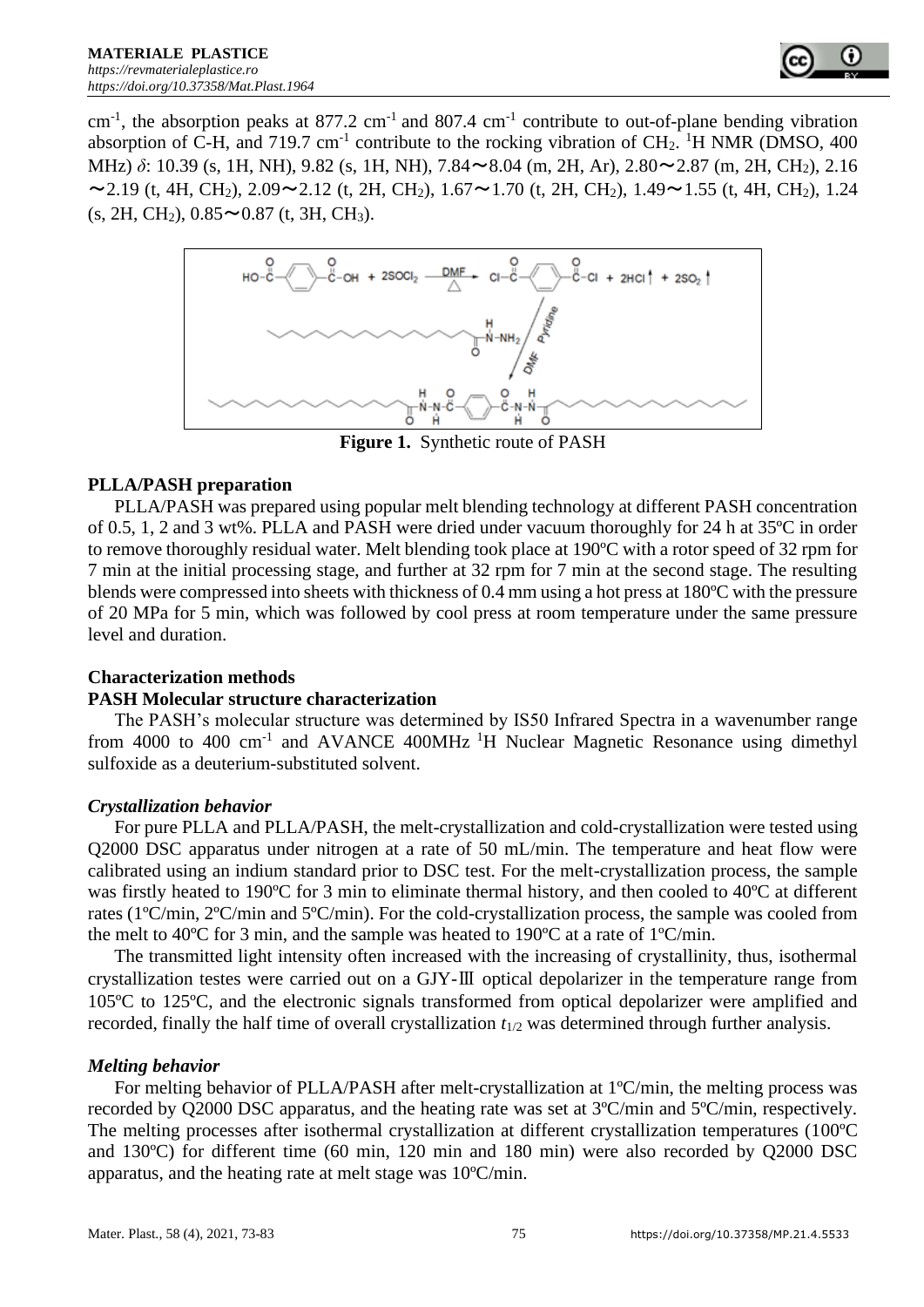

#### **Thermal stability**

The thermal decomposition process of pure PLLA and PLLA/PASH was performed on a Q500 TGA device under air at a flow rate of 60 mL/min. The heating rate was controlled at 5°C/min in the temperature range from 35°C to 650°C.

## **3.Results and discussions**

## **Non-isothermal crystallization**

The melt-crystallization process of the modified semi-crystallization polyester can dramatically reflect the role of additives. As such, a comparative study on the melt-crystallization behavior of pure PLLA and PLLA/PASH was firstly performed. Figure 2 demonstrates the melt-crystallization DSC thermograms of pure PLLA and PLLA/PASH at 190°C with a cooling rate of 1°C/min. The meltcrystallization DSC thermograms of pure PLLA is clearly indicative of no melt-crystallization peak detected in pure PLLA. This finding suggests that pure PLLA's crystallization cannot occur in the cooling stage, which confirms its poor crystallization capability, as evidenced by previous studies [27, 28]. When compared with pure PLLA, PLLA/PASH apparently possesses sharp melt-crystallization peaks irrespective of different PASH concentrations, which proves that PASH exhibits an excellent hererogeneous nucleating effect for the purpose of enhancing PLLA crystallization. In view of molecular structure of PASH, intermolecular interactions during melt blending are easily formed owing to N-H of PASH as well as C=O of PLLA. Such interactions can induce molecular segments of PLLA to adjoin on the PASH surfaces as soon as possible, further resulting in accelerating PLLA's crystallization rate. As such, it is believed that amide group plays an important role in accelerating PLLA's crystallization rate to a certain degree. In addition, Figure 2 depicts the influence of PASH concentration on meltcrystallization process of PLLA. With increasing PASH concentration from  $0.5$  wt% to 3 wt%, it has been found that the melt-crystallization peak shifts towards lower temperature levels. In particular, the crystallization temperature decreases from 129.5 to 125.1°C. Although sufficient amount of PASH can offer more nucleation sites with much higher nucleation density, an excessive amount of PASH may increasingly imped the mobility of PLLA molecular segments, and further reduce PLLA's crystal growth rate. In this case the impact of PASH concentration can be highly detrimental to PLLA crystallization behavior, as earlier mentioned in our DSC results. Overall, PLLA/3% PASH yields the largest meltcrystallization enthalpy of 43.3 J/g as opposed to the sharpest melt-crystallization peak of PLLA/1% PASH. These results mentioned above evidently confirm the effective use of PASH as a heterogeneous nucleating agent can drastically accelerate PLLA crystallization.



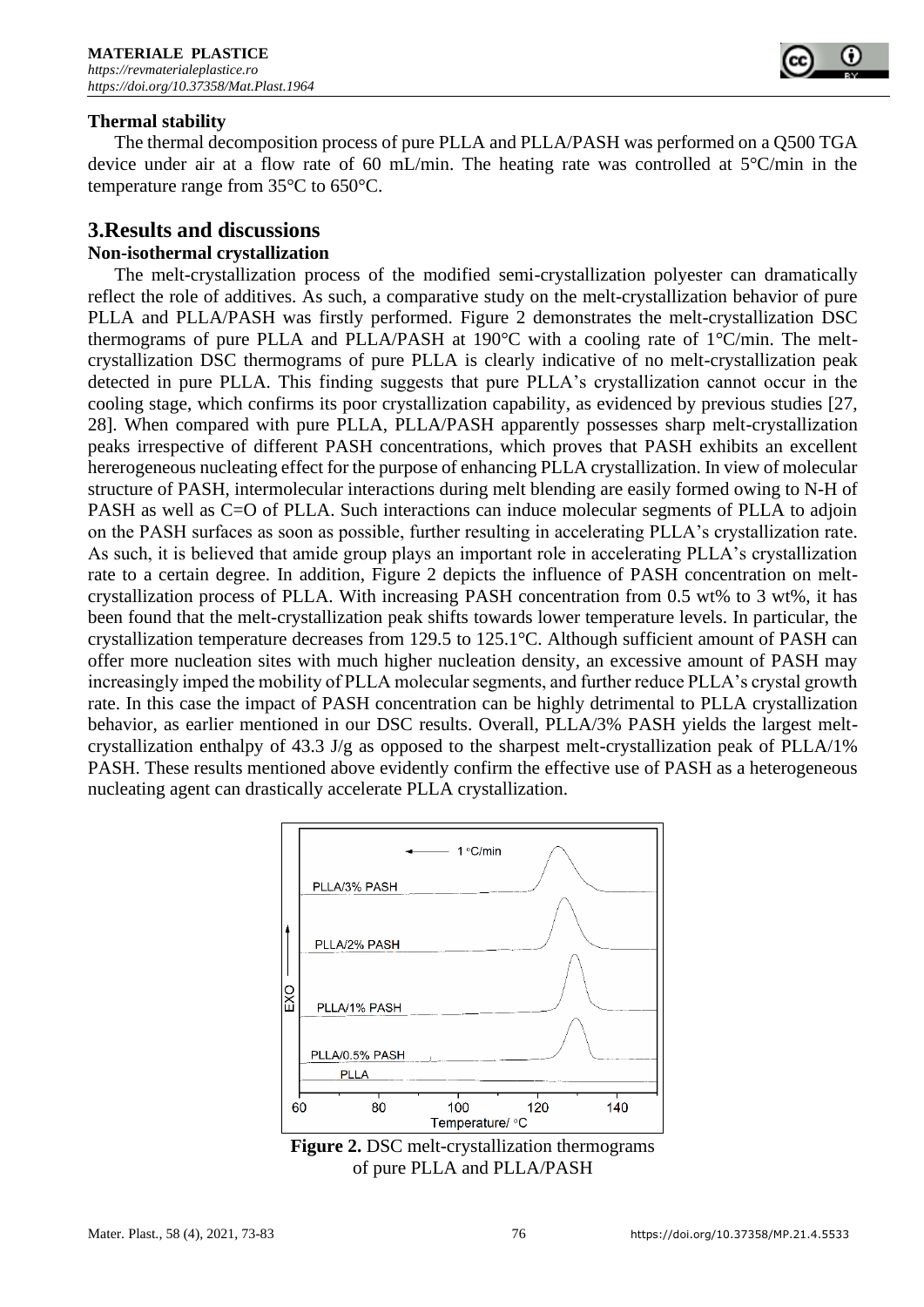In general, increasing cooling rate inevitably weakens the ability of nucleating agents for enhancing PLLA's crystallization [29]. Consequently, it is necessary to evaluate such a nucleating ability of additives on crystallization behavior of PLLA at a much higher cooling rate. Figure 3 depicts DSC meltcrystallization thermograms of PLLA/PASH at two different cooling rates of 2 and 5°C/min, respectively. It is clearly shown that melt-crystallization peak shifts towards lower temperature levels and becomes much wider when increasing cooling rate from 2 to 5°C/min. In particular, the meltcrystallization peak temperature of PLLA/2% PASH is even lower than 100°C at 5°C/min owing to the seriously negative effect of increasing cooling rate on nucleation ability of a nucleating agent again. Even then, all PLLA/PASH materials still possess distinct melt-crystallization peaks in DSC thermograms indicating significant nucleation ability of PASH within PLLA again.



**Figure 3.** Melt-crystallization DSC thermograms of PLLA/PASH at different cooling rates: (a)  $2^{\circ}$ C/min and (b)  $5^{\circ}$ C/min

In the low temperature range, polymer itself often has a fast nucleation rate thanks to the overlap of molecular segments. As such, the investigation on the cold-crystallization process of PLLA/PASH is conducive to better understand the functionality of PASH in PLLA. As shown in Figure 4 with a heating rate of 1°C/min, the cold-crystallization peak has been detected to shift to lower temperature levels with increasing PASH loading, which can be attributed to increasing nucleation density of PASH with large amounts within PLLA. PASH and PLLA reveal heterogeneous and homogeneous nucleation effects, respectively and higher nucleation density can induce earlier crystallization. Nonetheless, apart from PLLA/3%PASH, subsequent melting peak of other PLLA/PASH turns to a slight shift toward higher temperatures when increasing PASH concentration in PLLA with the melting temperatures ranging from 150-175°C. This phenomenon implies imperfect crystal formation taking place in cold-crystallization processes since the existence of higher nucleation density gives rise to influence on their neighboring crystals during their growth.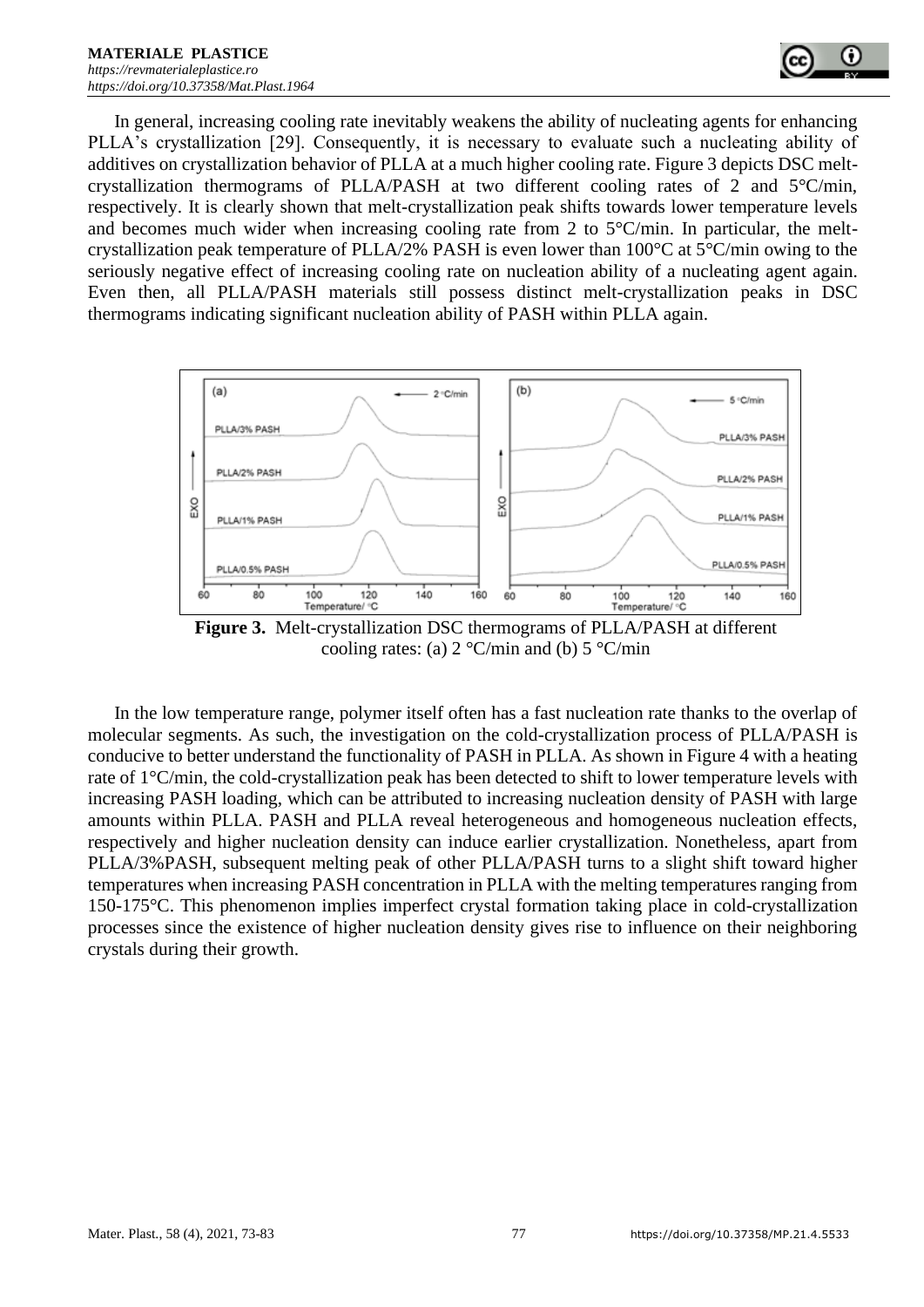

**Figure 4.** DSC thermograms for cold-crystallization process of PLLA/PASH at the heating rate of 1°C/min

#### **Isothermal crystallization**

Isothermal crystallization behaviors of pure PLLA and PLLA/PASH were further studied using a depolarized-light intensity technique. By recording the liner relationship between transmitted light intensity and crystallinity, *t*1/2 was obtained at a given crystallization temperature, as illustrated in Figure 5 to plot *t*1/2 as a function of crystallization temperature (*Tc*) for pure PLLA and PLLA/PASH at different PASH concentrations. With respect to pure PLLA, there is a slightly increasing tendency of  $t_{1/2}$ , which is followed by a decrease with the minimum  $t_{1/2}$  value reaching 139.3 s at 120°C. Finally,  $t_{1/2}$  increases again when the *T<sup>c</sup>* is 125°C. Such an erratic alteration depends on a complex competitive relationship between the active ability and nucleation capability of macromolecular segments along with the variation of crystallization temperatures. The  $t_{1/2}$  for PLLA/PASH with the  $T_c$  appears to be still irregular. However, it is evidently seen that *t*1/2 decreases with increasing PASH loading in PLLA. In particular, PLLA/3%PASH has the minimum  $t_{1/2}$  of 67.3 s at 105°C, and  $t_{1/2}$  of pure PLLA is 310.1 s at corresponding  $T_c$ . The smaller  $t_{1/2}$  of PLLA/PASH at a given  $T_c$ , in comparison to that of pure PLLA, confirms that PASH is able to enhance PLLA's crystallization rate.



**Figure 5.** *t*1/2 of pure PLLA and PLLA/PASH at different crystallization temperatures

#### **Melting behavior**

Thermal properties of semi-crystalline polyester also lies in the melting behavior because the crystallinity and perfection of crystal can directly affect subsequent melting process. Figure 6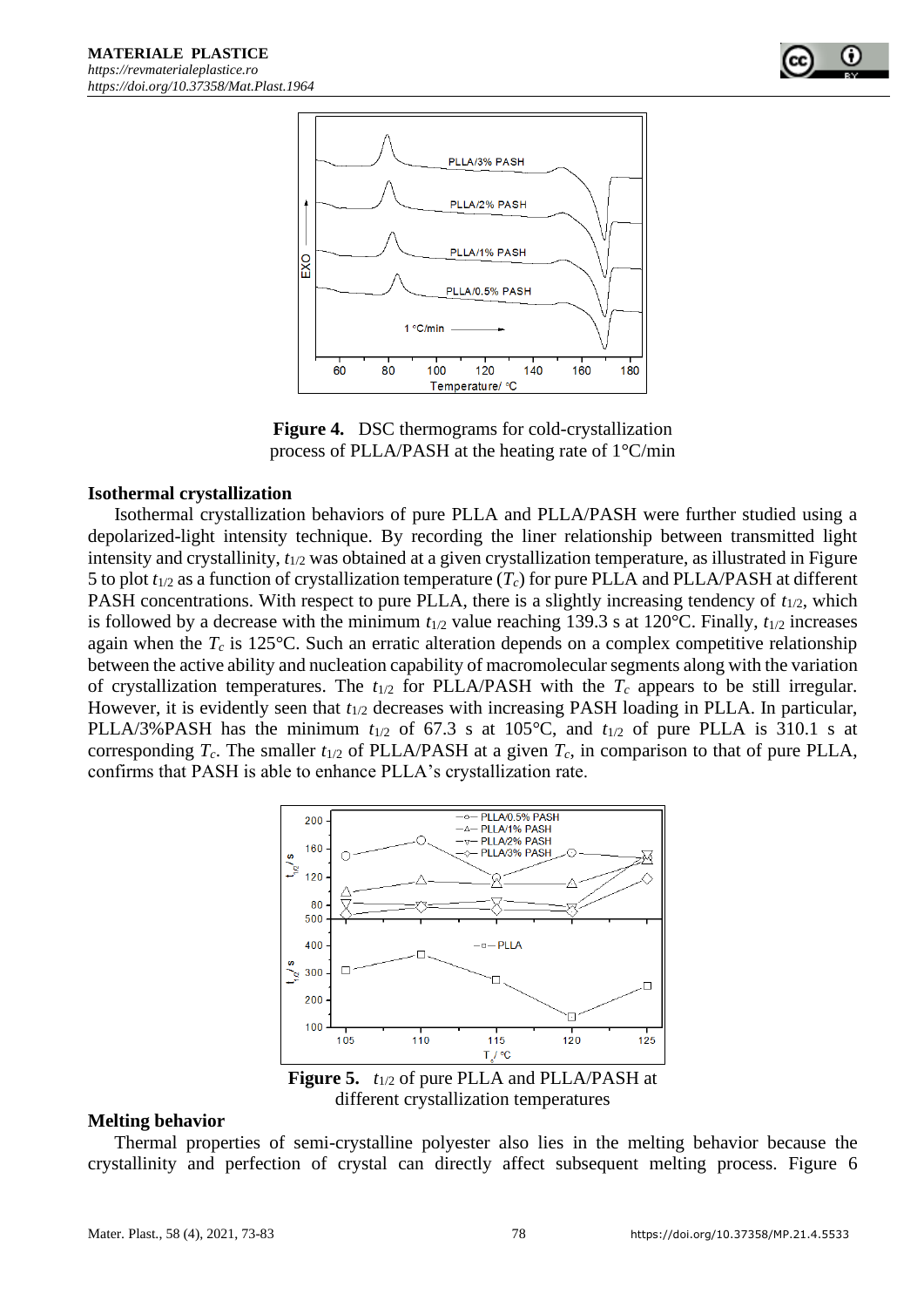demonstrates the melting behavior of PLLA/PASH after isothermal crystallization at two different temperatures (100 and 130°C) for different time. It can be found that there are existing double-melting peaks after isothermal crystallization at 100°C. According to melt-recrystallization mechanism [30], the low-temperature melting peak results from the melt of primary crystallites generated at 100°C. Whereas, the high-temperature melting peak is attributed to the melt of recrystallization during heating scan. As observed in Figure 6, there are very weak low-temperature melting peaks for all PLLA/PASH, which suggests that only a few crystals have been formed after crystallization at 100°C. Such a finding is associated with relatively low mobility of PLLA molecular segments at 100°C owing to very slow crystal growth. Moreover, the effect of crystallization time on melting temperature and shape of lowtemperature melting peak and high-temperature melting peak seem to be negligible.

However, only single melting peak appears in DSC melting thermograms after crystallization at 130°C. The melting peak slightly shifts toward higher temperature level as increased crystallization time, resulting from more perfect PLLA crystals when increasing crystallization time in a high-temperature range, which is especially the case for PLLA/PASH with high mobility of molecular segments and higher nucleation rates.



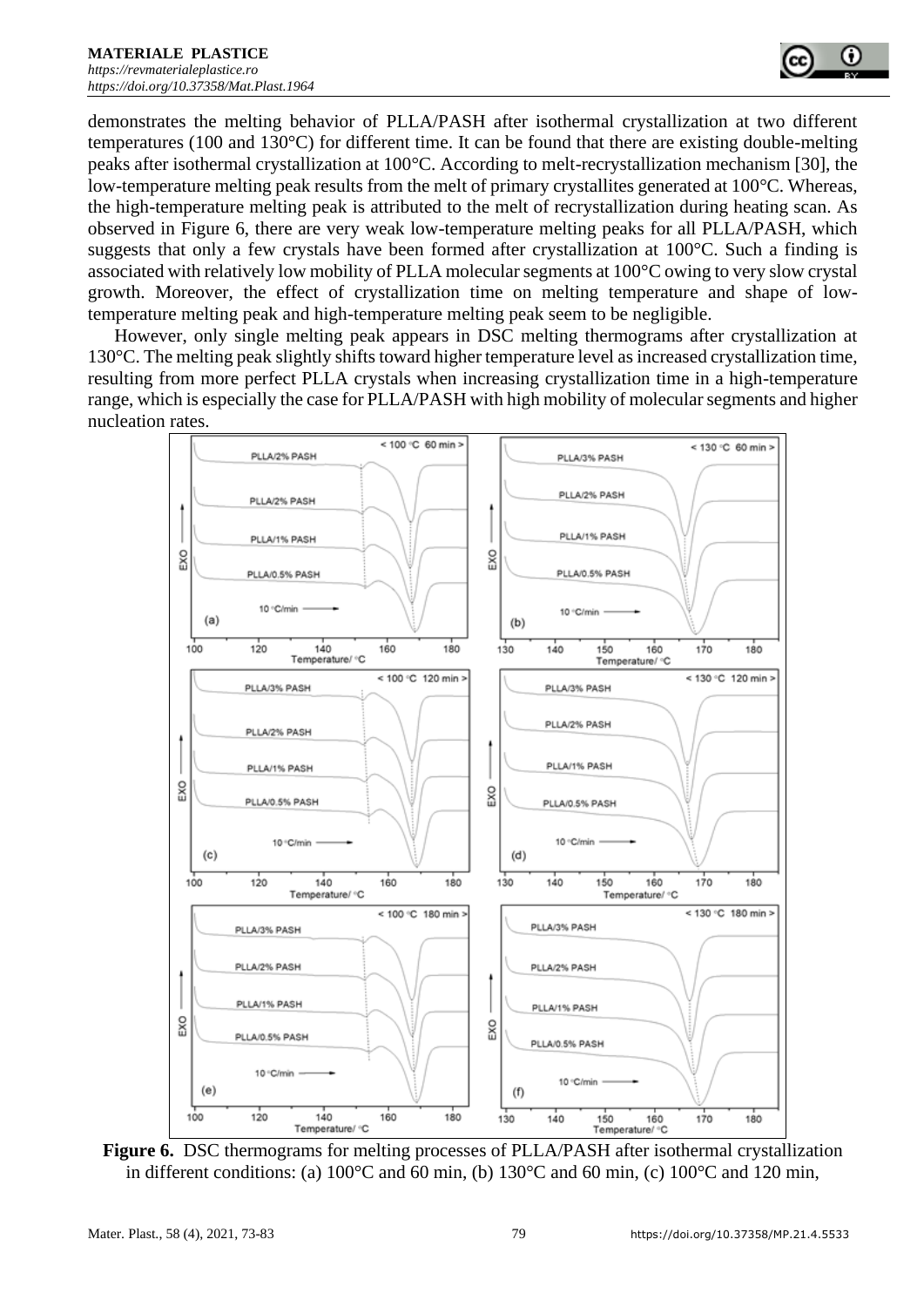

(d) 130°C and 120 min, (e) 100°C and 180 min and (f) 130°C and 180 min The melting behavior of PLLA/PASH after non-isothermal crystallization was further evaluated through DSC analysis. Figure 7 depicts DSC melting thermograms of PLLA/PASH at different heating rates of 3 and 5ºC/min. When the heating rate is 3°C/min, any PLLA/PASH exhibits double-melting peaks, and the area ratio of low-temperature peak and high-temperature peak decreases as increased PASH loading. This phenomenon indicates that PLLA blended with a small amount of PASH is subjected to easy crystallization at the cooling stage, which is consistent with our DSC results for nonisothermal crystallization. On the other hand, a larger amount of PASH can provide more heterogeneous nucleation sites, enhancing the crystal growth at the heating stage. With increasing the heating rate from 3°C/min to 5°C/min, the high-temperature melting peak of PLLA containing a small amount of PASH gradually degenerates into a single peak with low-temperature melting peak because the higher heating rate can weaken the nucleation effect of PASH in heating, resulting in decreasing recrystallization in heating. However, PLLA still exhibits the double-melting peaks in DSC thermograms when PASH loading is beyond 1 wt% to generate recrystallization behavior.



heating rates after non-isothermal crystallization: (a) 3°C/min and (b) 5°C/min

## **Thermal stability**

The thermal stability of pure PLLA and PLLA/PASH under air from room temperature to 650 °C was evaluated using TGA instrument. As seen in Figure 8, all PLLA/PASH as well as pure PLLA have only one thermal weight loss stage in a temperature range of  $275^{\circ}$ C $\sim$  $375^{\circ}$ C, which is often thought to be owning to the chain scissions and loss of ester groups [31, 32]. This result shows that PLLA's thermal decomposition profile does not depend on PASH at all in this study, which is related to very low dosage of PASH in PLLA and compatibility between PASH and PLLA to a certain degree [33]. Unfortunately, adding PASH significantly affects PLLA's onset thermal decomposition temperature (*Tod*). Overall, the incorporation of PASH decreases thermal stability. In particular, when PASH loading is between 0.5 and 2 wt%, *Tod* evidently decreases with increasing of PASH loading. However, the variation of *Tod* appears to be minor. Such a finding is associated with two major factors. First, a large amount of PASH further decreases PLLA's *Tod*. Second, the existence of a large amount of PASH can lead to stronger interactions between PLLA and PASH, which should be firstly destroyed by PLLA decomposition. Additionally, it is noted that the maximum difference of *Tod* between pure PLLA and PLLA/3%PASH is 29.7°C, but the minimum *Tod* originated from PLLA/3%PASH is still beyond 300°C in order to meet the daily use requirements.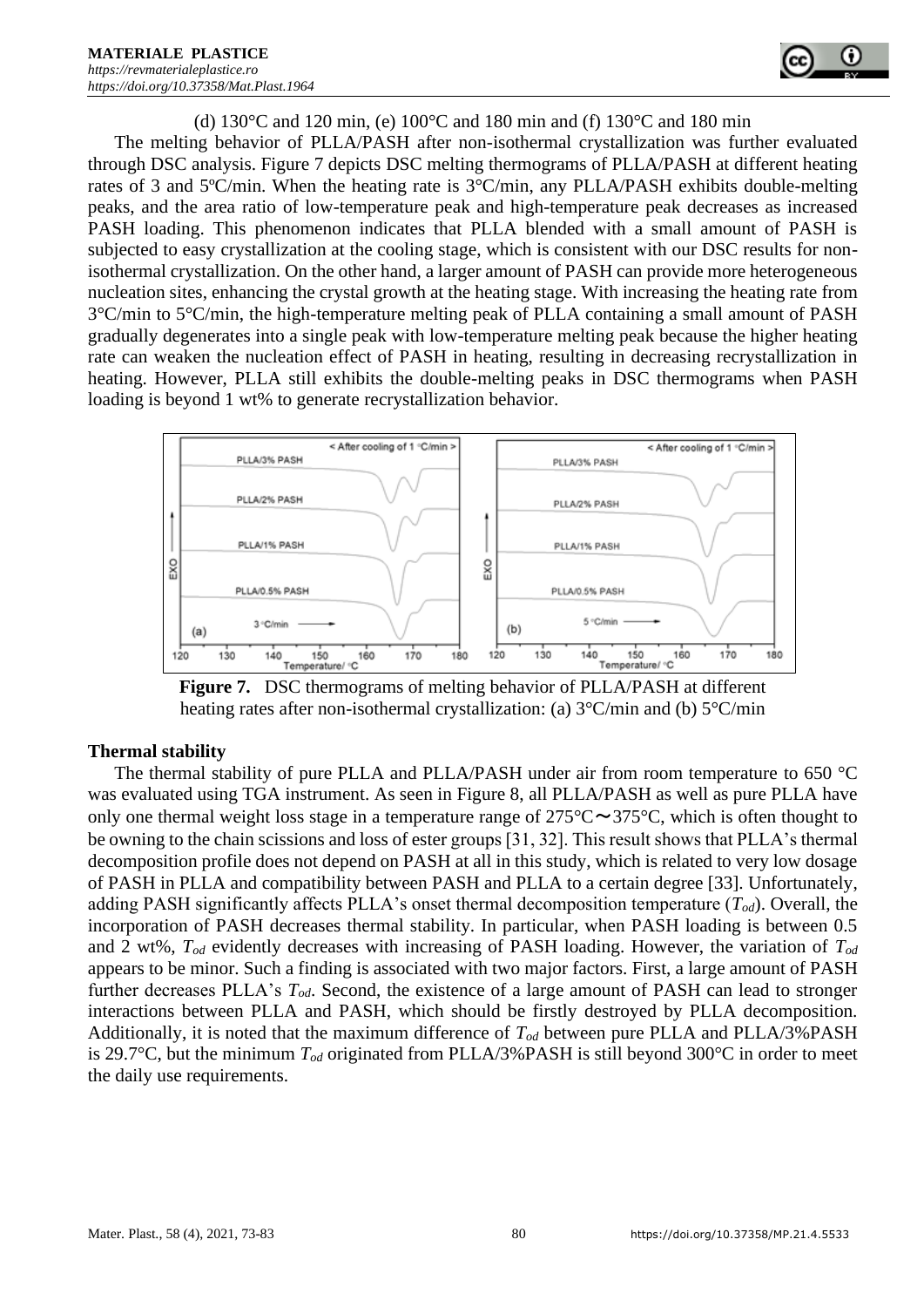

**Figure 8**. TGA thermograms of pure PLLA and PLLA/PASH

# **4.Conclusions**

The thermal properties including melt-crystallization, cold-crystallization, isothermal crystallization, melting behavior and thermal stability of PLLA/PASH were studied in comparison with those of PLLA alone. The non-isothermal crystallization showed that PASH played an important role in enhancing crystallization ability by supplying heterogeneous nucleation sites in PLLA. With increasing PASH concentration, both melt-crystallization peak and cold-crystallization peak shifted toward lower temperature levels. However, the largest melt-crystallization enthalpy and the sharpest meltcrystallization peak were assigned to PLLA/3%PASH and PLLA/1%PASH, respectively. Additionally, for the melt-crystallization, an increase in cooling rate influenced negatively PLLA's crystallization. In isothermal crystallization from melting, all PLLA/PASH had the shorter  $t_{1/2}$  than that of pure PLLA, and PLLA/3%PASH exhibited the minimum  $t_{1/2}$  of 67.3 s at 105°C as opposed to  $t_{1/2}$  of 310.1 s for pure PLLA. The crystallization temperature significantly affected melting processes of PLLA/PASH after isothermal crystallization. In particular, there were double-melting peaks after crystallization in a low temperature range. Whereas, only single melting peak appeared after crystallization in a high temperature range. Increasing heating rate undermined the crystallization in heating, resulting in hightemperature melting peak generated during the melting after non-isothermal crystallization. The addition of PASH was proven to dramatically decrease PLLA's thermal stability despite no change to thermal decomposition profile of PLLA induced by PASH.

**Acknowledgements.** This work was supported by Foundation of Chongqing Municipal Science and Technology Commission (cstc2017shmsA20021) and Scientific and Technological Research Program of Chongqing Municipal Education Commission (project number KJQN201801319).

## **References**

1. FENG YQ, MA PM, XU PW, WANG RY, DONG WF, CHEN MQ, JOZIASSE C., The crystallization behavior of poly(lactic acid) with different types of nucleating agents [J], International Journal of Biological Macromolecules, 2018, 106: 955-962

2. KATHURIA A, BROUWERS N, BUNTINX M, HARDING T, AURAS R., Effect of MIL-53(Al) MOF particles on the chain mobility and crystallization of poly(L-lactic acid) [J], Journal of Applied Polymer Science, 2018, 135(3): 45690

3. LI Y, XIN SY, BIAN YJ, XU K, HAN CY, DONG LS., The physical properties of poly(L-lactide) and functionalized eggshell powder composites [J], International Journal of Biological Macromolecules, 2016, 85: 63-73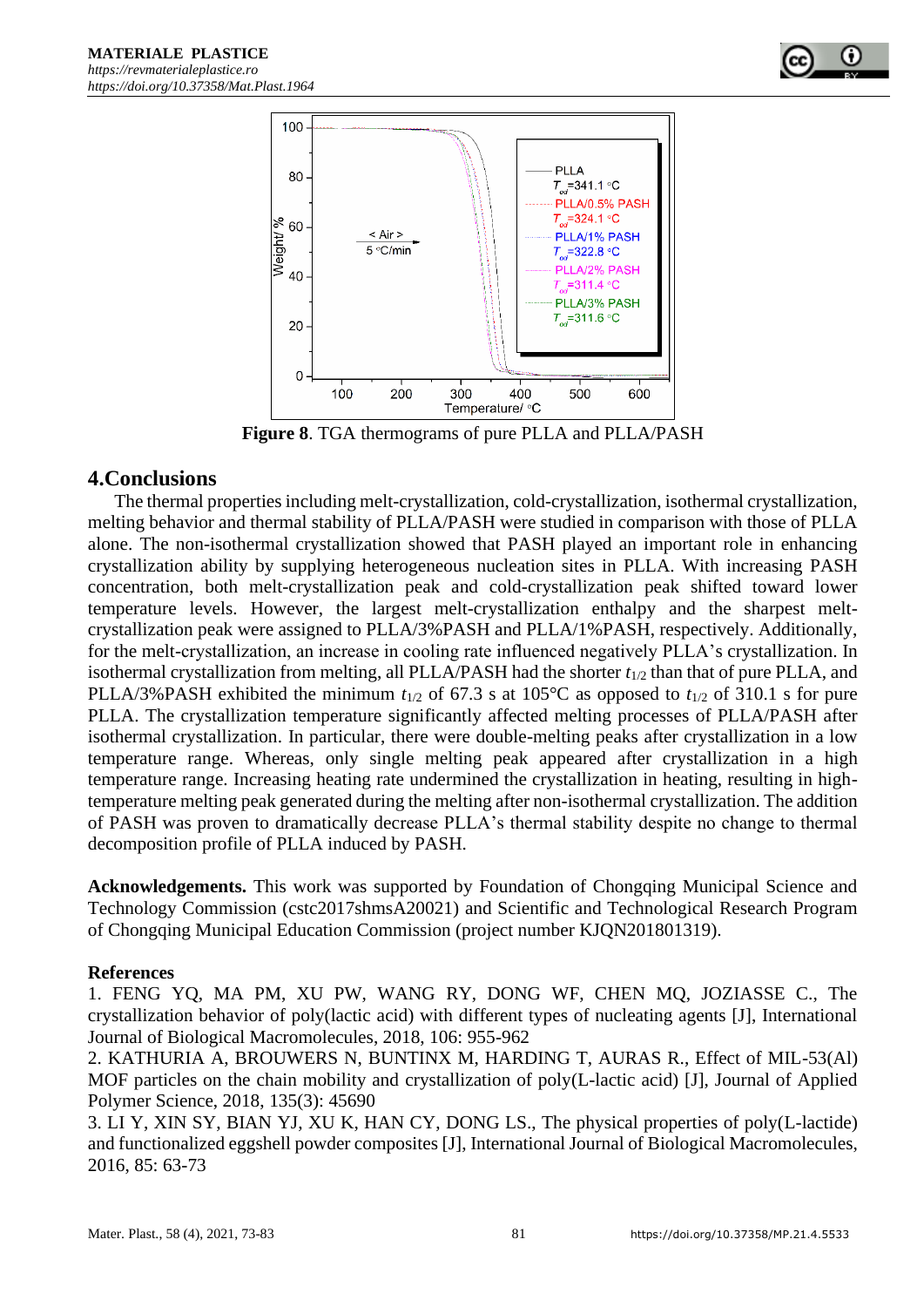

4. RADUSIN T, TOMSIK A, SARIC L, RISTIC I, BASCHETTI MG, MINELLI M, NOVAKOVIC A., Hybrid PLA/wild garlic antimicrobial composite films for food packaging application [J], Polymer Composites, 2019, 40(3): 893-900

5.AZNAR M, UBEDA S, DREOLIN N, NERIN C., Determination of non-volatile components of a biodegradable food packaging material based on polyester and polylactic acid (PLA) and its migration to food simulants [J], Journal of Chromatography A, 2019, 1583: 1-8

6. LI RJ, MA YL, ZHANG Y, ZHANG M, SUN DH., Potential of rhBMP-2 and dexamethasone-loaded Zein/PLLA scaffolds for enhanced in vitro osteogenesis of mesenchymal stem cells [J], Colloids and Surfaces-B-Biointerfaces, 2018, 169: 384-394.

7.SPINELLI G, LAMBERTI P, TUCCI V, IVANOVA R, TABAKOVA S, IVANOV E, KOTSILKOVA R, CIMMINO S, DI MAIO R, SILVESTRE C., Rheological and electrical behavior of nanocarbon/poly(lactic) acid for 3D printing application [J], Composites Part B-Engineering, 2019, 167: 467-476

8. YAO TY, DENG ZC, ZHANG K, LI SM., A method to predict the ultimate tensile strength of 3D pringting polylactic acid (PLA) materials with different printing orientations [J], Composites Part B-Engineering, 2019, 163: 393-402

9. ZHANG HX, BAI HW, DENG SH, LIU ZW, ZHANG Q, FU Q., Achieving all-polylactide fibers with significantly enhanced heat resistance and tensile strength via in situ formation of nanofibrilized stereocomplex polylactide [J], Polymer, 2019, 166: 13-20

10. KHARAZI AZ, FATHI MH, BAHMANI F, FANIAN H., Nonmetallic textile composite bone plate with desired mechanical properties [J], Journal of Composite Materials, 2012, 46(21): 2753-2761

11. LAI WY, FENG SW, CHAN YH, CHANG WJ, WWANG HT, HUANG HM., In vivo investigation into effectiveness of Fe<sub>3</sub>O<sub>4</sub>/PLLA nanofibers for bone tissue engineering applications [J], Polymers, 2018, 10(7): 804

12. FAN YQ, YU ZY, CAI YH, YAN SF, CHEN XS, YIN JB., Crystallization behavior and crystallite morphology controlling of poly(L-lactic acid) by adding *N, N'*-bis(benzoyl) sebacic acid dihydrazide [J], Polymer International, 2013, 62(4): 647-657

13.WEI ZY, SHAO SN, SUI ML, SONG P, HE MM, XU Q, LENG XF, WANG YS, LI Y., Development of zinc salts of amino acids as a new class of biocompatible nucleating agents for poly(Llactide) [J], European Polymer Journal, 2019, 118: 337-346

14. XU XK, ZHEN WJ, BIAN SZ., Structure, performance and crystallization behavior of poly(lactic acid)/humic acid amide composites [J], Polymer-Plastics Technology and Engineering, 2018, 57(18): 1858-1872

15. DE ALMEIDA JFM, DA SILVA ALN, ESCOCIO VA, DA SILVA AHMDT, DE SOUSA AMF, NASCIMENTO CR, BERTOLINO LC., Rheological, mechanical and morphological behavior of polylactide/nano-sized calcium carbonate composites [J], Polymer Bulletin, 2016, 73(12): 3531-3545

16. WEI ZY, SHAO SN, SUI ML, SONG P, HE MM, XU Q, LENG XF, WANG YS, LI Y., Development of zinc salts of amino acids as a new class of biocompatible nucleating agents for poly(Llactide) [J], European Polymer Journal, 2019, 118: 337-346

17. ZHENG HM, MA M, ZHENG QQ, ZHOU CW, CHEN S, WANG X., Effect of acylamino nucleating agent on crystallization behavior of poly(L-lactic acid) [J], Journal of Materials Science & Engineering, 2016, 34(6): 941-946

18. CAI J, LIU M, WANG L, YAO KH, LI S, XIONG HG., Isothermal crystallization kinetics of thermoplastic starch/poly(lactic acid) composites [J], Carbohydrate Polymers, 2011, 86(2): 941-947

19. YEH JT, YANG MC, WU CJ, WU X, WU CS., Study on the crystallization kinetic and characterization of poly(lactic acid) and poly(vinyl alcohol) blends [J], Polymer-Plastics Technology and Engineering, 2008, 47(12): 1289-1296

20. GUPTA A, SIMMONS W, SCHUEMEMAN GT, MINTZ EA., Lignin-coated cellulose nanocrystals as promising nucleating agent for poly(lactic acid) [J], Journal of Thermal Analysis and Calorimetry, 2016, 126(3): 1243-1251